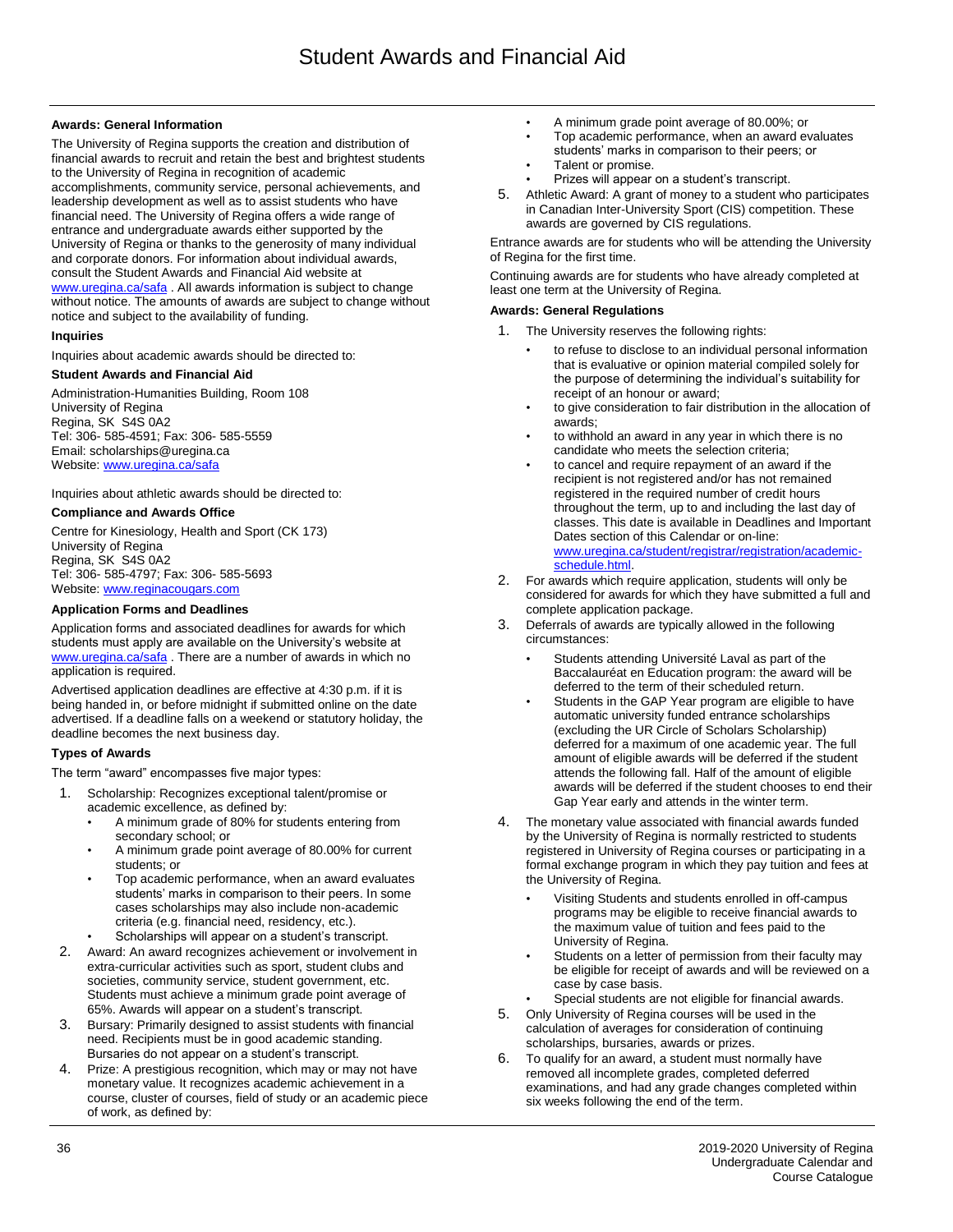- 7. Receipt of awards is conditional upon the recipient's compliance with all of the terms, conditions, guidelines and regulations as set out in the terms of reference.
- 8. The maximum amount of internal award funding an undergraduate student can normally receive per academic year is as follows:
	- Student charged at domestic fee assessment rate: \$30,000
	- Student charged at differential fee assessment rate: \$45,000
- Students may formally request a reconsideration of an award regulation by writing the Director, Enrolment Services c/o Student Awards and Financial Aid office to be accompanied by any required supporting documents.

# **Course Loads and Calculation of Averages**

## **Admission Average Used For Entrance Awards**

For the purposes of administering Entrance Awards, a student's admission average will be used as calculated at the time of admission. High school students who expect to graduate in June and apply during their grade 12 year of high school will be assessed for entrance awards using their early conditional admission average (refer to the Admissions section of this Calendar).

# **Minimum Course Load Requirements**

To be eligible to earn undergraduate awards, a student must be registered in the minimum course load requirement in University of Regina courses as identified in the specific award criteria.

### **Accommodation on Course Load Requirements for Students with Disabilities**

Students registered with the Centre for Student Accessibility (CSA) will be considered eligible at a 20% course reduction from the listed criteria in the award terms of reference. In exceptional cases, the required course loads (for award eligibility) may be reduced further, as determined on a case by case basis. The University reserves the right to adjust award values to reflect the reduced amount paid for tuition and books (by virtue of the reduced course load).

### **Externally-Administered Awards**

University of Regina students may apply for additional scholarships and bursaries that are administered by other organizations. Information on externally-administered awards is posted on the University's website a[t www.uregina.ca/safa.](http://www.uregina.ca/safa)

## **Government Student Financial Assistance**

The Government of Saskatchewan offers a variety of financial assistance programs available to Saskatchewan residents, including the Canada-Saskatchewan Integrated Student Loans Program. This program is delivered jointly by the Governments of Canada and Saskatchewan and provides financial assistance to full-time and parttime post-secondary students. Students who apply for a Canada-Saskatchewan Integrated Student Loan will be automatically considered for most student grants from both the Government of Canada and the Government of Saskatchewan.

Saskatchewan residents must apply annually for financial assistance directly through the Saskatchewan Student Services and Program Development Branch, and are encouraged to do so early to ensure timely receipt of funding. For more information about Saskatchewan Student loans, visit www.saskatchewan.ca/residents/education-andlearning/student-loans.

### **Inquiries**

For information on the Canada-Saskatchewan Integrated Student Loans Program and other available programs, including the student loan handbook, online and paper applications, contact:

#### **Saskatchewan Student Services and Program Development Branch**

### **Ministry of Advanced Education**

Tel: 306- 787-5620 (in the Regina area or outside Canada) 1-800-597-8278 (outside Regina) Email: studentservices@gov.sk.ca Website: www.saskatchewan.ca/studentloans For on campus assistance with government financial assistance contact:

## **Student Awards and Financial Aid**

Administration-Humanities Building, Room 108 University of Regina Regina, SK S4S 0A2 Tel: 306- 585-4591; Fax: 306- 585-5559 Email: student.loans@uregina.ca Website[: www.uregina.ca/safa](http://www.uregina.ca/safa)

### **Registration**

Recipients of full-time Canada-Saskatchewan Integrated Student Loans must be registered in at least 60% of a full course load per term (40% for students with a permanent disability), which for undergraduate students at the University of Regina is 9 credit hours per term (6 credit hours for students with a permanent disability). Students who plan to take courses in the Spring/Summer session should check with Student Awards and Financial Aid to ensure that their chosen combination of courses meets registration requirements. Students who are on a Co-op term are considered full-time. Students must be registered in the required credit hours before the University can complete the confirmation of enrolment section of the student loan document. If a student drops below the full time requirement for their student loan for any given term, Student Awards and Financial Aid will report this information to the appropriate provincial student aid office.

Students who are taking part of their course load at another institution on a letter of permission from their faculty (refer to the Admissions section of this Calendar) must complete a Student Loan Dual Registration form available at www.uregina.ca/safa/forms.

### **Confirmation of Enrolment/Loan Agreement Forms**

Students registered through the University of Regina have their electronic confirmation of enrolment and/or loan agreement forms completed at Student Awards and Financial Aid (Room 108, Administration-Humanities Building).

Students registered through First Nations University of Canada or with a Canada-Saskatchewan Integrated Student Loan studying through Campion College or Luther College will have their electronic confirmation of enrolment and/or loan agreement forms completed by their college. All out of province loans are confirmed through the University of Regina for Campion College and Luther College students.

University of Regina photo ID or a photo ID driver's license is required to have the completed documents returned to the student.

Under no circumstances can the confirmation of enrolment be completed more than 21 days before the period of study start date or beyond the period of study end date.

#### **Government Student Financial Assistance for Residents of Other Provinces, Territories and the U.S.A.**

Students from other provinces, territories and the U.S.A. should seek advice from their home government regarding available financial assistance programs. Links to information on other provincial, territorial and U.S.A. government financial assistance programs may be found a[t www.uregina.ca/safa/studentassistance](http://www.uregina.ca/safa/studentassistance) .

Confirmation of enrolment and/or loan agreement forms for approved loans from other jurisdictions are completed by Student Awards and Financial Aid. For assistance contact: